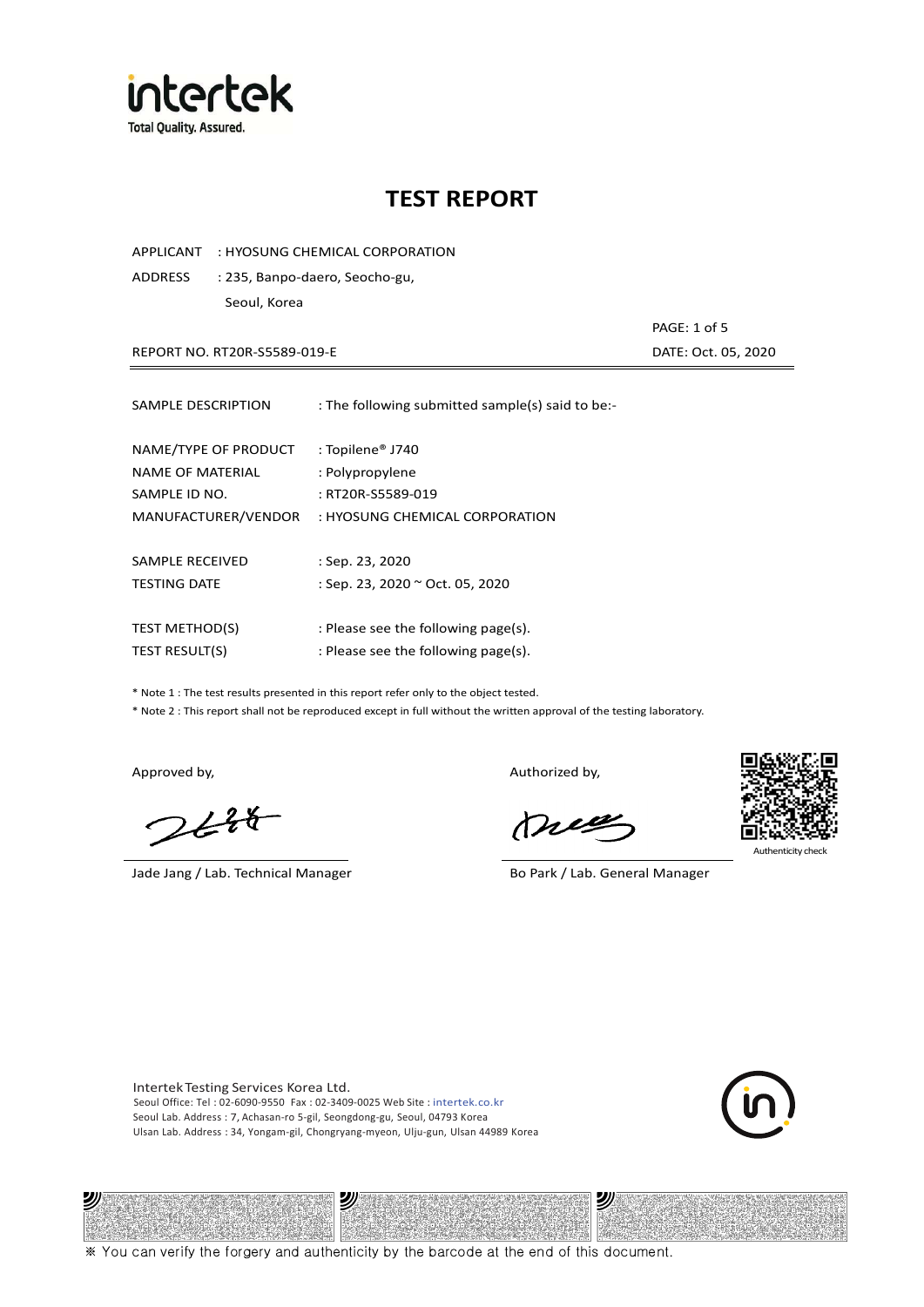

### **TEST REPORT**

REPORT NO. RT20R-S5589-019-E DATE: Oct. 05, 2020

PAGE: 2 of 5

SAMPLE ID NO. : RT20R-S5589-019 SAMPLE DESCRIPTION : Topilene® J740

| <b>TEST ITEM</b>                        | <b>UNIT</b>    | <b>TEST METHOD</b>                                                                                                                         | <b>MDL</b>     | <b>RESULT</b> |
|-----------------------------------------|----------------|--------------------------------------------------------------------------------------------------------------------------------------------|----------------|---------------|
| Cadmium (Cd)                            | mg/kg          | With reference to<br>IEC 62321-5 Edition 1.0: 2013.                                                                                        | 0.5            | N.D.          |
| Lead (Pb)                               | mq/kg          | by acid digestion and<br>determined by ICP-OES                                                                                             | 5              | N.D.          |
| Mercury (Hg)                            | mg/kg          | With reference to<br>IEC 62321-4 Edition 1.0 : 2013,<br>by acid digestion and<br>determined by ICP-OES                                     | $\overline{2}$ | N.D.          |
| Hexavalent Chromium (Cr <sup>6+</sup> ) | mq/kg          | With reference to<br>IEC 62321-7-2<br>Edition 1.0: 2017,<br>by alkaline/toluene digestion<br>and determined by UV-VIS<br>Spectrophotometer | 8              | N.D.          |
| Polybrominated Biphenyl (PBBs)          |                |                                                                                                                                            |                |               |
| Monobromobiphenyl                       | mg/kg          |                                                                                                                                            | 5              | N.D.          |
| Dibromobiphenyl                         | mg/kg<br>mg/kg |                                                                                                                                            | 5              | N.D.          |
| Tribromobiphenyl                        |                |                                                                                                                                            | 5              | N.D.          |
| Tetrabromobiphenyl                      | mg/kg          | With reference to                                                                                                                          | $\overline{5}$ | N.D.          |
| Pentabromobiphenyl                      | mg/kg          | IEC 62321-6 Edition 1.0: 2015,                                                                                                             | 5              | N.D.          |
| Hexabromobiphenyl                       | mg/kg          | by solvent extraction and                                                                                                                  | 5              | N.D.          |
| Heptabromobiphenyl                      | mg/kg          | determined by GC/MS                                                                                                                        | 5              | N.D.          |
| Octabromobiphenyl                       | mg/kg          |                                                                                                                                            | 5              | N.D.          |
| Nonabromobiphenyl                       | mg/kg          |                                                                                                                                            | $\overline{5}$ | N.D.          |
| Decabromobiphenyl                       | mg/kg          |                                                                                                                                            | 5              | N.D.          |
| Polybrominated Diphenyl Ether (PBDEs)   |                |                                                                                                                                            |                |               |
| Monobromodiphenyl ether                 | mg/kg          |                                                                                                                                            | 5              | N.D.          |
| Dibromodiphenyl ether                   | mg/kg          |                                                                                                                                            | 5              | N.D.          |
| Tribromodiphenyl ether                  | mg/kg          |                                                                                                                                            | 5              | N.D.          |
| Tetrabromodiphenyl ether                | mg/kg          | With reference to                                                                                                                          | 5              | N.D.          |
| Pentabromodiphenyl ether                | mg/kg          | IEC 62321-6 Edition 1.0 : 2015,                                                                                                            | 5              | N.D.          |
| Hexabromodiphenyl ether                 | mg/kg          | by solvent extraction and                                                                                                                  | 5              | N.D.          |
| Heptabromodiphenyl ether                | mg/kg          | determined by GC/MS                                                                                                                        | 5              | N.D.          |
| Octabromodiphenyl ether                 | mg/kg          |                                                                                                                                            | 5              | N.D.          |
| Nonabromodiphenyl ether                 | mg/kg          |                                                                                                                                            | 5              | N.D.          |
| Decabromodiphenyl ether                 | mg/kg          |                                                                                                                                            | 5              | N.D.          |

Tested by : Jooyeon Lee, Seulgi Park, Jessica Kang

Notes : mg/kg = ppm = parts per million  $<$  = Less than

沙

N.D. = Not detected ( <MDL )

MDL = Method detection limit

Intertek Testing Services Korea Ltd. Seoul Office: Tel : 02-6090-9550 Fax : 02-3409-0025 Web Site : intertek.co.kr Seoul Lab. Address : 7, Achasan-ro 5-gil, Seongdong-gu, Seoul, 04793 Korea Ulsan Lab. Address : 34, Yongam-gil, Chongryang-myeon, Ulju-gun, Ulsan 44989 Korea

沙

沙

※ You can verify the forgery and authenticity by the barcode at the end of this document.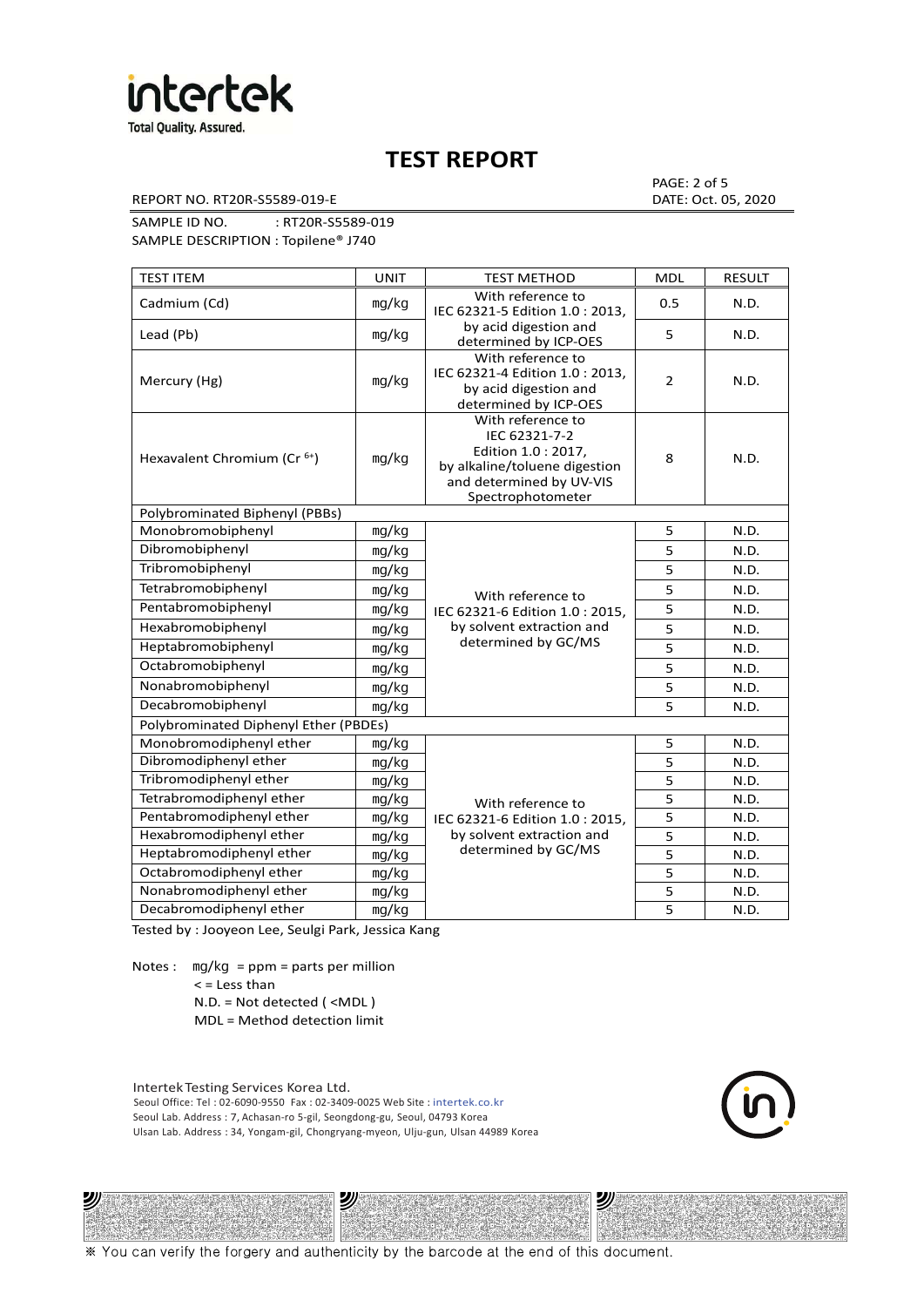

**Total Quality. Assured.** 

# **TEST REPORT**

REPORT NO. RT20R-S5589-019-E DATE: Oct. 05, 2020

PAGE: 3 of 5

SAMPLE ID NO. : RT20R-S5589-019 SAMPLE DESCRIPTION : Topilene® J740

| <b>TEST ITEM</b>                     | CAS NO.       | UNIT  | <b>TEST METHOD</b>                                      | <b>MDL</b> | <b>RESULT</b> |
|--------------------------------------|---------------|-------|---------------------------------------------------------|------------|---------------|
| Dibutyl phthalate<br>(DBP)           | $84 - 74 - 2$ | mg/kg | With reference to<br>IEC 62321-8<br>Edition 1.0 : 2017, | 50         | N.D.          |
| Di(2-ethylhexyl) phthalate<br>(DEHP) | 117-81-7      | mg/kg |                                                         | 50         | N.D.          |
| Benzyl butyl phthalate<br>(BBP)      | 85-68-7       | mg/kg | by solvent extraction<br>and determined by<br>GC/MS     | 50         | N.D.          |
| Diisobutyl phthalate<br>(DIBP)       | $84 - 69 - 5$ | mg/kg |                                                         | 50         | N.D.          |

Tested by : Jessica Kang

Notes :  $mq/kg = ppm = parts per million$  $<$  = Less than N.D. = Not detected ( <MDL ) MDL = Method detection limit

\* View of sample as received;-

沙



Intertek Testing Services Korea Ltd. Seoul Office: Tel : 02-6090-9550 Fax : 02-3409-0025 Web Site : intertek.co.kr Seoul Lab. Address : 7, Achasan-ro 5-gil, Seongdong-gu, Seoul, 04793 Korea Ulsan Lab. Address : 34, Yongam-gil, Chongryang-myeon, Ulju-gun, Ulsan 44989 Korea

沙



沙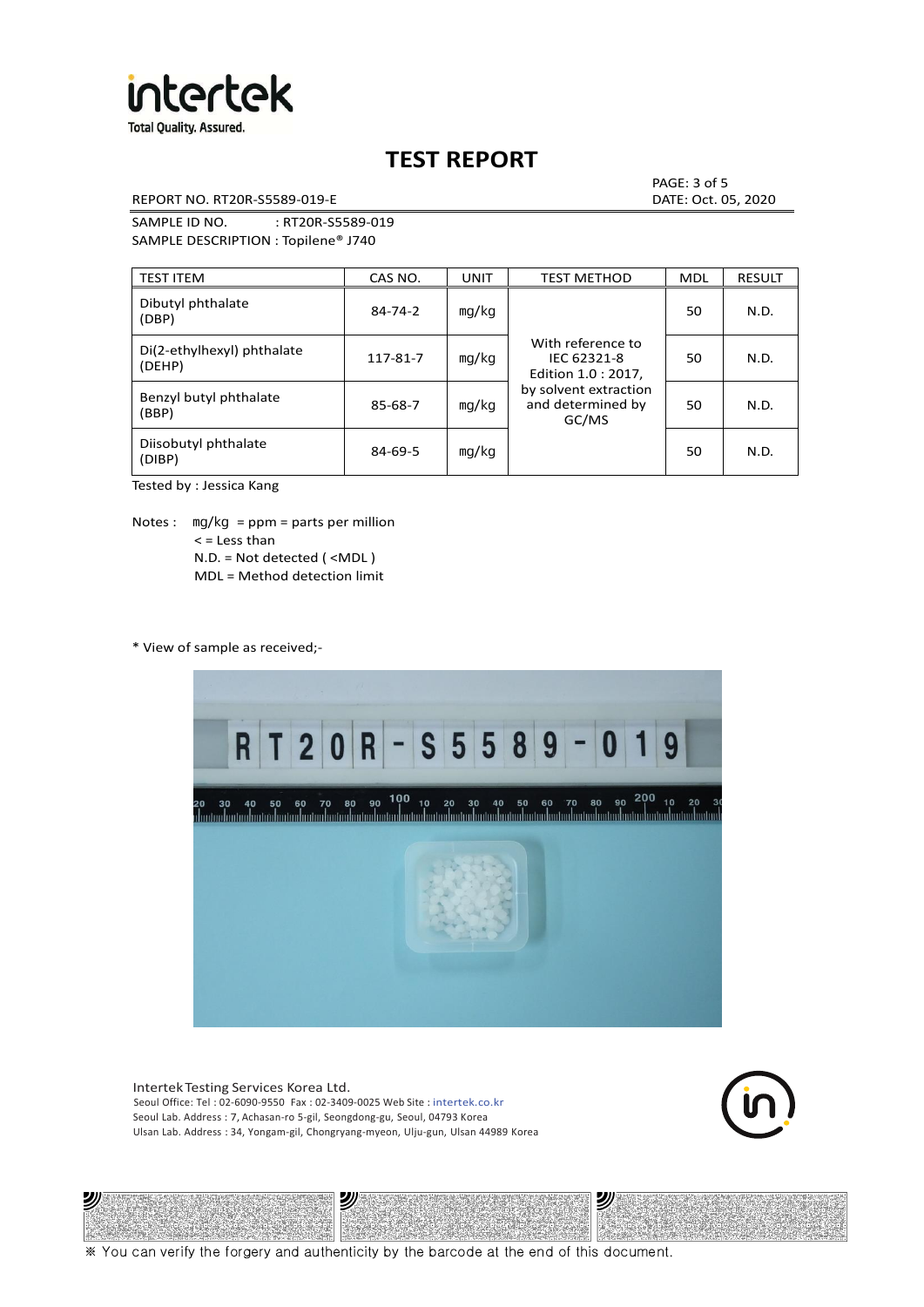

**Total Quality. Assured.** 

### **TEST REPORT**

REPORT NO. RT20R-S5589-019-E DATE: Oct. 05, 2020

PAGE: 4 of 5

SAMPLE ID NO. : RT20R-S5589-019 SAMPLE DESCRIPTION : Topilene® J740



| *1 : List of appropriate acid : |                                                                     |
|---------------------------------|---------------------------------------------------------------------|
| Material                        | Acid added for digestion                                            |
| <b>Polymers</b>                 | $HNO3$ , HCl, HF, H <sub>2</sub> O <sub>2</sub> , H3BO <sub>3</sub> |
| Metals                          | $HNO3$ , HCl, HF                                                    |
| Electronics                     | $HNO3$ , HCl, H <sub>2</sub> O <sub>2</sub> , HBF <sub>4</sub>      |

\*2 : The samples were dissolved totally by pre-conditioning method according to above flow chart.

Intertek Testing Services Korea Ltd. Seoul Office: Tel : 02-6090-9550 Fax : 02-3409-0025 Web Site : intertek.co.kr Seoul Lab. Address : 7, Achasan-ro 5-gil, Seongdong-gu, Seoul, 04793 Korea Ulsan Lab. Address : 34, Yongam-gil, Chongryang-myeon, Ulju-gun, Ulsan 44989 Korea

沙

沙



沙